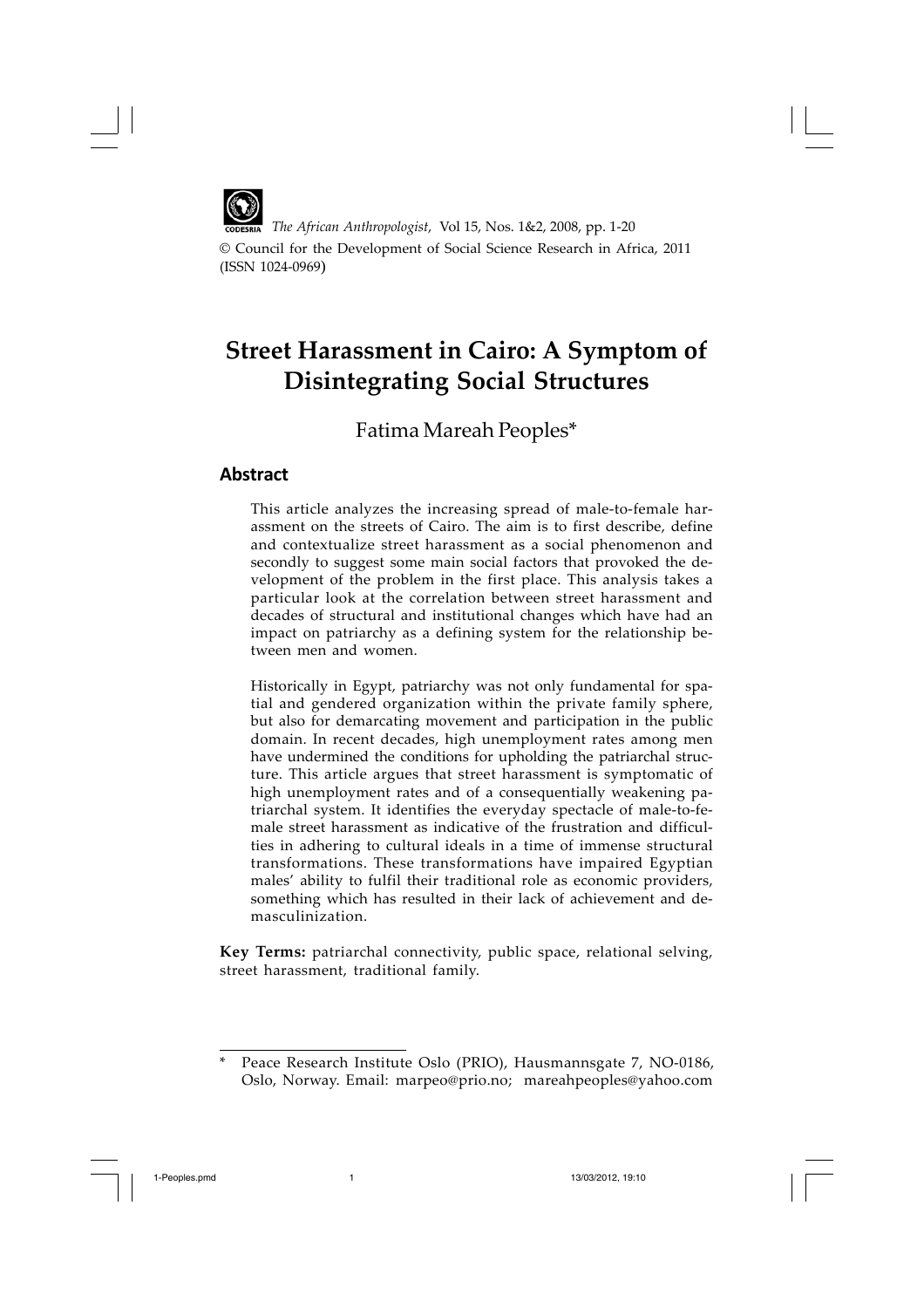## **Résumé**

Cet article fait une analyse de la montée des cas d'harcèlement des femmes dans les rues du Caire. L'objectif est tout d'abord de décrire, de définir et de contextualiser le phénomène social de l'harcèlement dans les rues, et ensuite de suggérer les facteurs sociaux principaux qui ont provoqué le développement de ce phénomène. Une attention particulière est donnée à la corrélation entre cet harcèlement et les décennies des changements structurels et institutionnels qui ont impacté la patriarchie en tant que système qui définit la relation entre homme et femme.

La patriarchie en Egypte n'était pas seulement fondamentale pour l'organisation spatiale et celle du genre au sein de l'espace privé de la famille, mais aussi pour démarquer le mouvement et la participation dans le domaine public. La crise de l'emploi qui sévit ces dernières décennies chez les hommes ont rendu difficile la préservation de la structure patriarcale. Ce qui me pousse à défendre le fait que l'harcèlement dans les rues est symptômatique de la frustration et des difficultés des hommes à répondre aux idéaux culturels dans un contexte d'immenses transformations structurelles. Ces transformations ont mitigé la capacité des hommes à assurer leur rôle traditionnel de pourvoyeurs économiques, ce qui a entrainé leur inadéquation et démasculinisation.

**Mots clés**: connectivité patriarcale, espace public, harassement dans les rues, famille traditionnelle.

#### **Introduction**

In Cairo during the day, the streets are filled with a multitude of males, including elementary and high school boys, university students, middle-age family men walking to work or taking care of daily errands, older men relaxing in cafes or on street corners, and a great number of military and police officials carrying out their national duties for the state. Together, these males coalesce to give Cairo's streets its reputation among residents, students, and foreign workers for projecting a culture of machismo, wherein male-to-female street harassment is a common activity. It is easy for an outsider to be blinded to the pervasiveness of the street harassment in Cairo experienced by Egyptian women every day. This is because many foreign women and men do not speak Arabic and are unfamiliar with the verbal and physical gestures on the streets of Cairo. Taking centre stage instead are Egypt's more immediate and glaring problems such as poverty, intense urban pressure, as well as military repression. Nevertheless, Cairo has an internal reputation as a city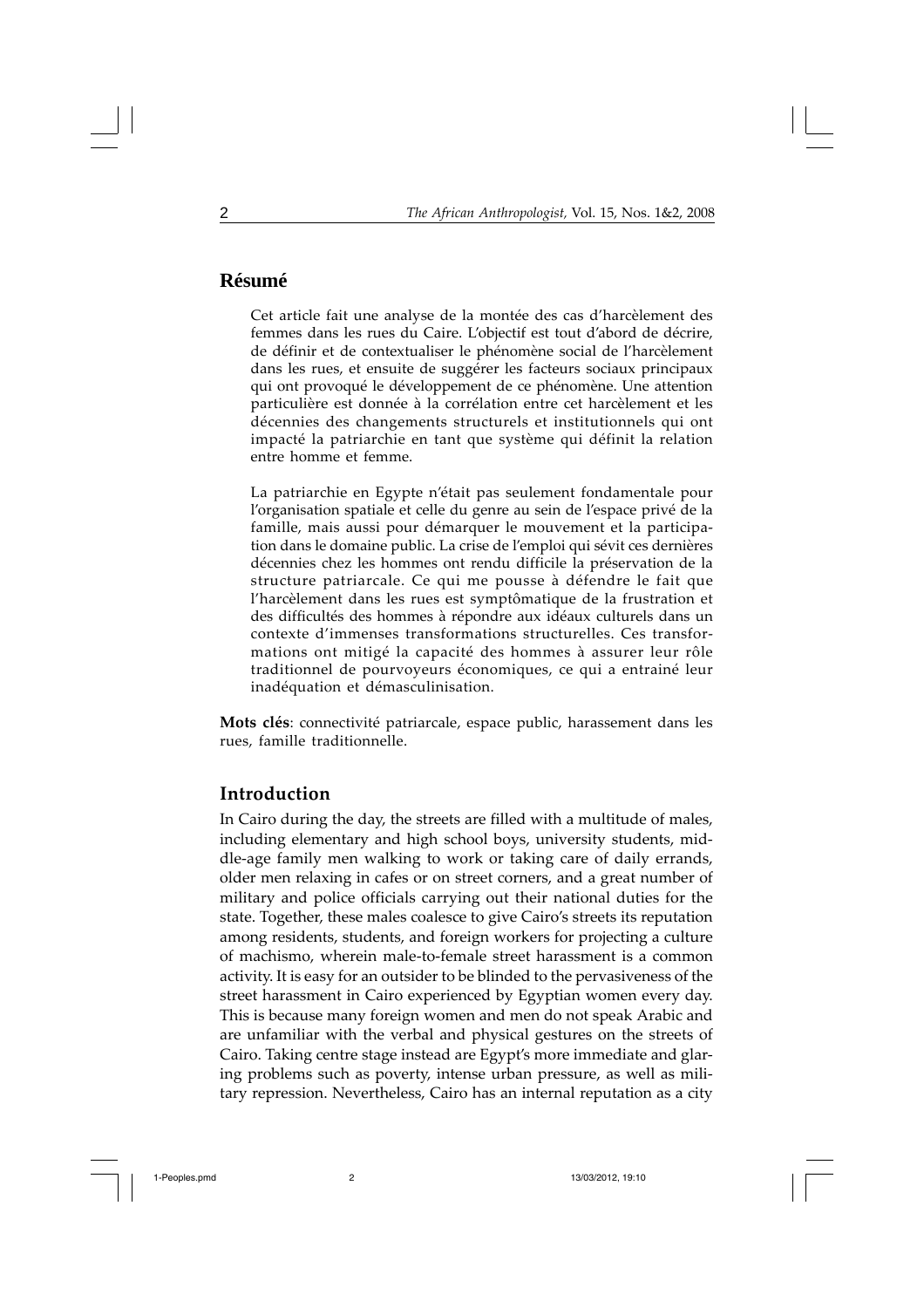where the harassment of women is limitless and exerted regardless of the woman's age, nationality, class, race, or religious affiliation.

What follows here is an examination of male-to-female street harassment in Cairo. The objective is first to define, describe, and contextualize street harassment as a social problem, and secondly, to discuss two main social conditions that have led to the exacerbation and normalization of this phenomenon, namely the structural rise of unemployment among males and the breakdown of the culturally specific patriarchal system in the Egyptian family. I argue that street harassment in Cairo can be seen as a result of rising unemployment among men and changes in traditional family structures. These two trends threaten traditional conceptions of masculinity, and men who are particularly threatened can regain their sense of masculinity by harassing women in the view of other men. Street harassment is seen here as an activity that Egyptian males engage in to symbolically reclaim their masculinity in public, following decades of structural and institutional changes which have been problematic for the Egyptian society.

Street harassment has also been identified as a pertinent problem in other societies undergoing transformation, particularly in India, where political and economic reforms have distorted the structural conditions for upholding patriarchy as a uniform system of gendered social and spatial organization. 'Sexual harassment of women in public places is named and culturally constructed in India as 'Eve-teasing', a specifically 'Indian-English' term. The semantic roots of the term '"Eves" as temptresses being "teased" normalizes and trivializes the issue' (Gangoli 2007:63). The literal meaning of the term does not hint at what the female experience of harassment is; instead it carries connotations of harmless and innocent male behaviour. 'Nevertheless, as both social behaviour and phenomenon, it is viewed more seriously in a context where women's chastity and (their) men's honor are major values' (Rajan 2000:149).

The development of street harassment as a social phenomenon in Cairo shares some social characteristics with the problem of Eve-teasing in large and densely populated Indian cities such as Bombay. For example, Eve-teasing in India and street harassment in Egypt can be seen as linked to modernizing impulses and, more recently, to globalizing tendencies and the restructuring of the public sphere. Both in Egypt and in India, the public harassment of women was a fairly uncommon phenomenon until the 1970s. It was not until the late 1980s and the 1990s, when women became more visible in public with their mass entry into colleges and their mass entry into various arenas of employment, that street harassment became a common activity among males in public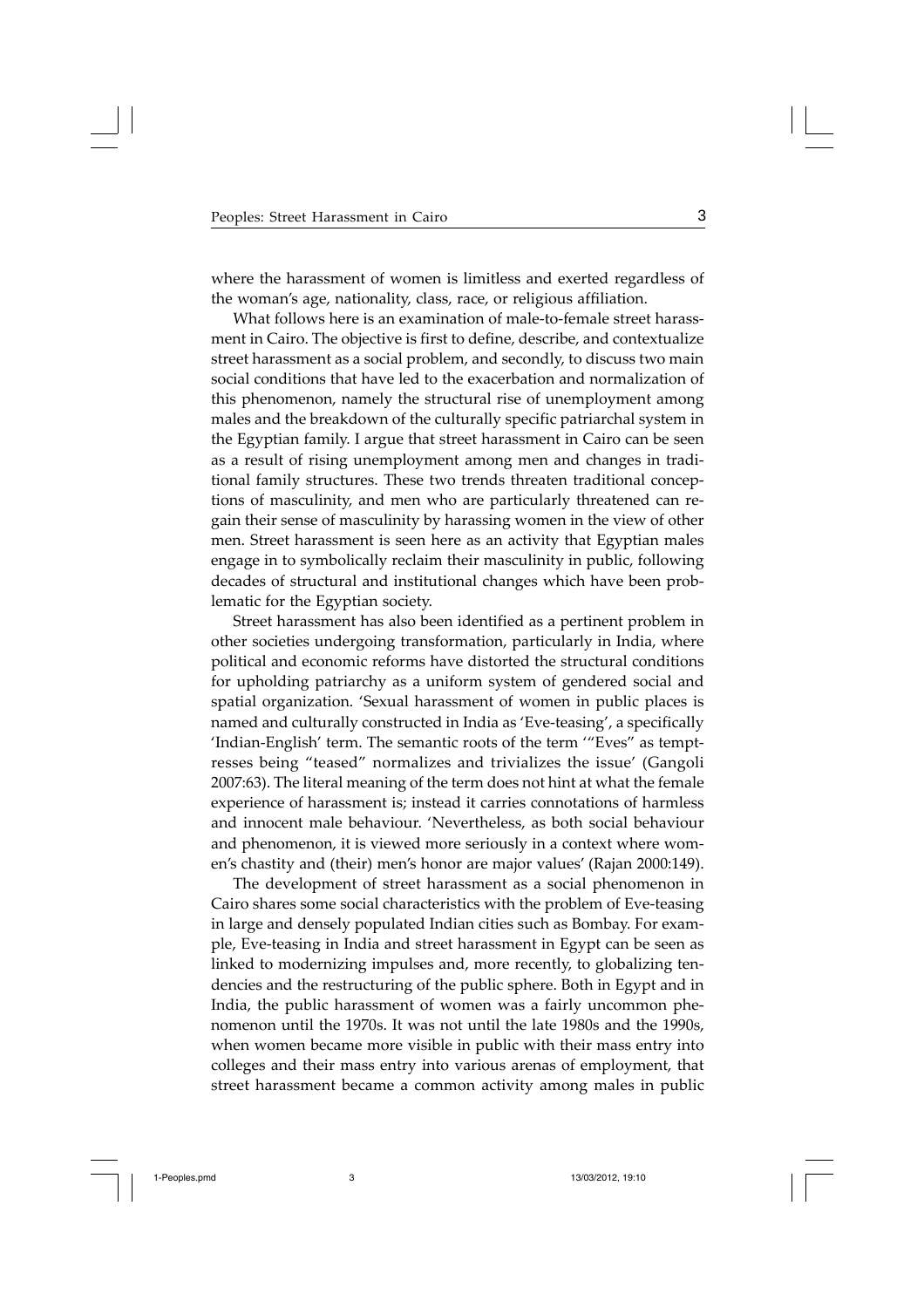space (Natarajan 2008:54). Most cases of Eve-teasing go unreported and unsanctioned, primarily because the culprits of Eve-teasing are difficult to identify and persecute (Mohan and Priyadarshini 1995). Similarly, in Egypt the streets are congested with people to the extent that the culprits often escape apprehension, by denying involvement when remarks or hisses are traced to the likely source. Yet, the phenomenon of street harassment in Cairo developed within an endemic cultural setting framed by a particular historical context.

To approach the study of street harassment in Cairo, I contextualize the findings from a survey of 1,010 men and 1,010 women on harassment conducted by the Egyptian Centre for Women's Rights (ECWR)<sup>1</sup>, combining it with a content analysis of existing material on the correlation between structural transformations, urban modernizing impulses, and changing practices in the Egyptian family. Furthermore, in order to probe the social relevance and feasibility of street harassment as a research topic, an extensive set of preliminary interviews was carried out in various areas of Cairo. Through these interviews I was made further aware of how the topic of street harassment is integrated into daily discourses, both in universities and the wider contemporary urban space. In order to situate the larger debates taking place in these arenas, and to understand the complex implications of this phenomenon on daily life in Cairo, this study also draws on field observations, notes, and a series of indepth interviews conducted between 2006 and 2009 with 10 subjects. Pseudonyms are used to protect the confidentiality and identity of the interviewees.

#### **Defining Street Harassment**

Like most analytical categories, street harassment tends to have more than one meaning, and a working definition must first be developed for the purpose of this study. Street harassment is defined here as a highly symbolic form of violence which is 'experienced by women from all walks of life in the form of heckling, being whistled at, rated, propositioned, leered at, fondled, and in other ways assaulted and humiliated by men as they go about their daily lives in public spaces' (Lara 2007). In Cairo, street harassment falls into three main categories: gestures, verbal remarks, and physical harassment. Specific incidents of harassment may of course include any combination of these categories. In 2008, the ECWR carried out the first in-depth study on harassment in Cairo, involving a survey of 1,010 men and 1,010 women. According to the ECWR, 62.4 per cent of Egyptian men living or working in Cairo practice one or all of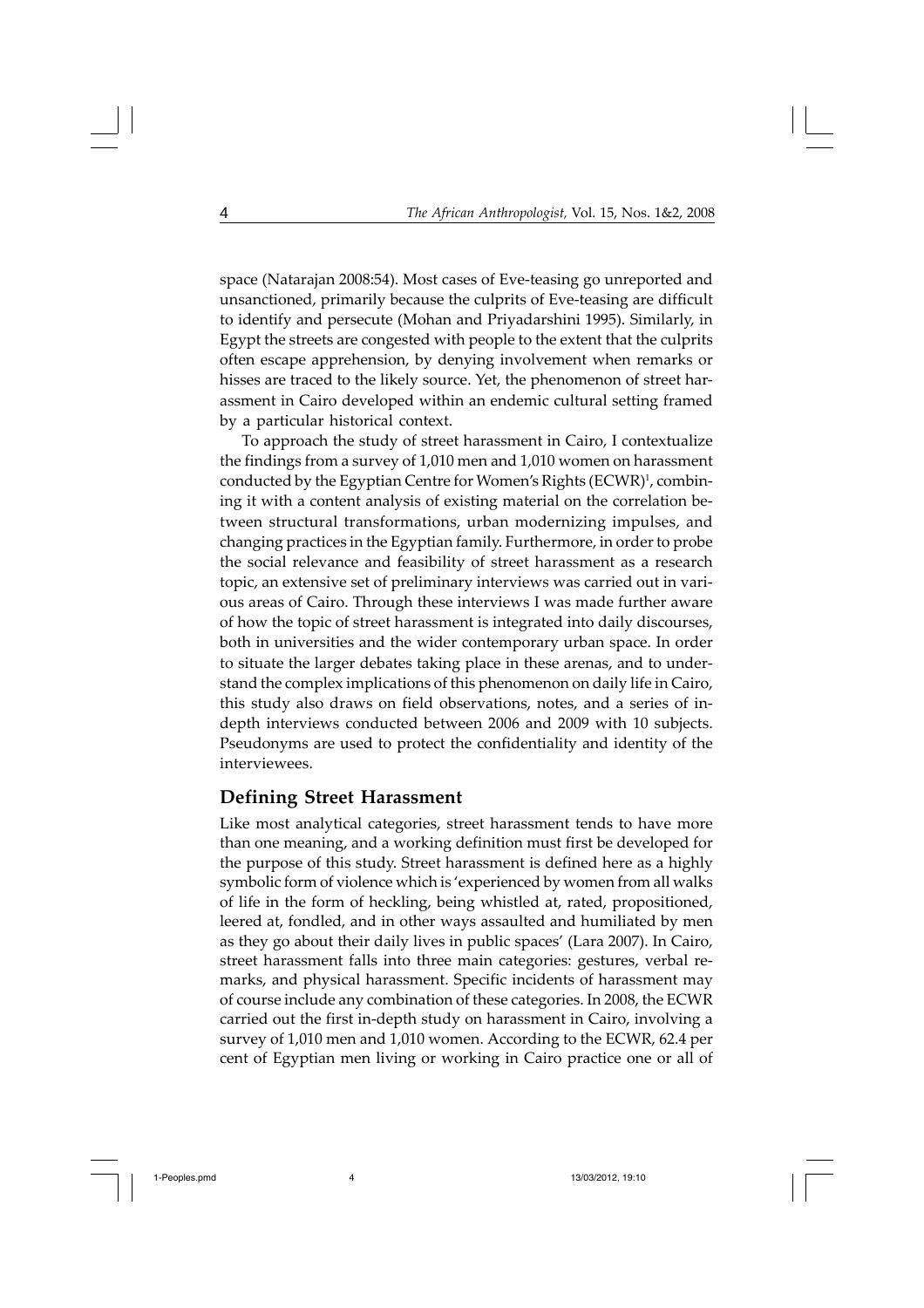these types of harassment towards women in public (Hassan, Komsan, Shoukry 2008:11).

According to the ECWR survey, 13.4 per cent of Egyptian men admitted having participated in physical harassment, the least prevalent, but most antagonistic form of harassment. (Hassan, Komsan, Shoukry 2008). Physical harassment can be aggressive and violent, and may include sexual forms such as touching, grabbing, and caressing a woman's private areas. In the streets of Cairo, physical harassment also takes on nonsexual forms where pushing, spitting, deliberately tapping, and throwing of rocks are the most common manifestations. Verbal harassment is the second most used form of street harassment, with 43.6 per cent of the men surveyed by ECWR confessing having verbally antagonized women in public (Hassan, Komsan, Shoukry 2008:11). Suggestive noises, such as whistling, hissing and kissing sounds, singing, and sexually explicit comments, are recurrent types of verbal harassment performed daily. Gestures are the most commonly practiced forms of street harassment in Cairo, with 49.8 per cent of men admitting to winking, and making other evocative expressions to women in public places (Hassan, Komsan, Shoukry, 2008:11).

Street harassment can be seen as a subcategory of the universal problem of sexual harassment, as it is undoubtedly linked to what the ECWR describes as unwanted sexual acts 'deliberately perpetrated by the harasser resulting in sexual, physical, or psychological abuse of the victim' (Hassan, Komsan, Shoukry, 2008:2). However, there are several important distinctions. First, sexual harassment often takes place in the absence of an audience, such as in the work place, educational institutions, and in homes, while street harassment, for example, is named so because it often takes place on the streets and on public transportation. Second, street harassment does not necessarily include physical contact or verbal remarks but is often exerted as suggestive stares which trigger feelings of being violated. Third, sexual harassment is not easy to conceal since the perpetrators of such acts usually target a particular person, while the perpetrators of street harassment easily blend into the anonymous masses, thus confessions or proof are difficult to produce. Fourth, there are clear laws in Egypt as well as in most other countries that sanction public and private acts of sexual harassment which include verbal remarks and physical contact. In Egypt, touching women in public may carry the same punishment as sodomy (Kenyon 2009). An Egyptian court, for example, convicted a man in 2009 of sexual harassment for grabbing a women's chest and was sentenced to three years in jail and a fine of US\$900 (Kinoti 2009). Another man was sentenced to one year in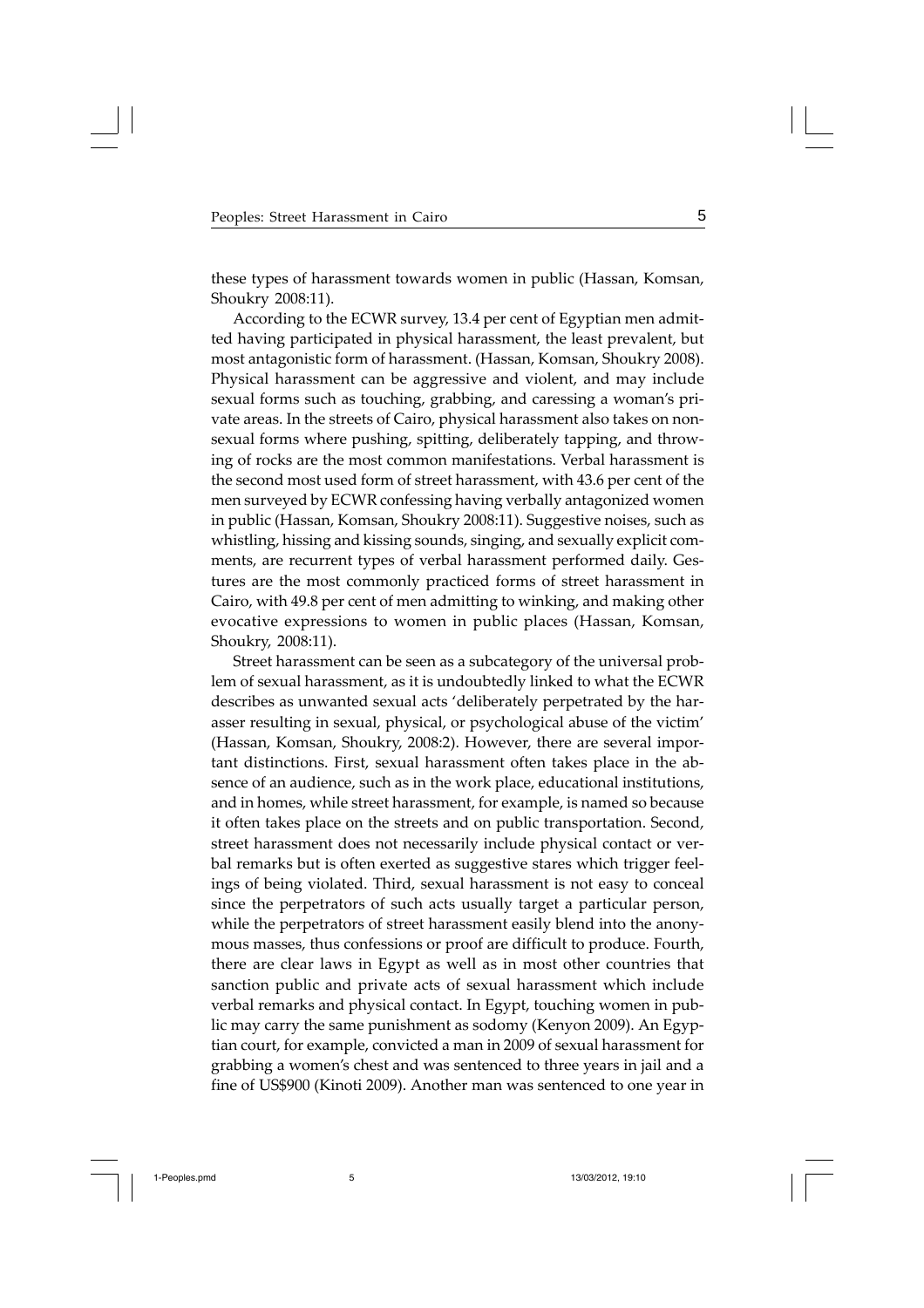prison for his involvement in physically harassing women in the 2008 mob attacks on women in Mohandeseen, one of Cairo's most bustling districts, during the Fitr festivities which conclude the month of Ramadan, with a grand celebration during which women and men assemble in the streets (Hassan 2009).

Particularly, when discussions of criminalizing street harassment come into focus, the distinction between street harassment and sexual harassment is increasingly blurred. As the law is written in Egypt today, there is no clear legal creed sanctioning the most common form of street harassment, namely gestures. The perpetrators of street harassment – whether through gestures or physical contact – are often treated alike, as hardened criminals, and they receive punishments that some would see as disproportionate to the severity of the actual acts. There is a tendency to overlook the more covert, intentionally subdued and subtle acts of harassment, largely because the non-physical male obscenity is intangible in legal terms and because the most violent acts take centre stage. This is partly due to the fact that there are no clearly defining distinctions between street and sexual harassment as seen through the definition of sexual harassment given by ECWR which, for example, does not distinguish between gestures and physical contact.

## **Describing the Problem**

In 2005, the issue of street harassment was publicized in Cairo when a group of women were targets of street harassment by what is popularly believed to have been 'un-uniformed police men' (Amar 2009:7). In the September 2005 election, university students, journalists, the Muslim Brotherhood, local non-governmental organizations (NGOs), individual city aristocrats, as well as women and men from the countryside united at public rallies to put external and internal pressure on President Hosni Mubarak and his administration to allow opposition parties to run against him. These demonstrations marked a new progressive political era in Egypt, which unintentionally brought the problem of street harassment to the foreground of public debate. During some of these demonstrations, many women were targets of physical and verbal harassment by mobs of men on the streets of Cairo. Tariq, a graduate student at American University Cairo in 2006, stated that many Egyptians believe that 'most of the harassers during these demonstrations were actually not fellahs (farmers), but were police and public guards who were dressed like civilians but were actually carrying out instructions from their superiors'.2 Supporting evidence from women's groups in Egypt suggest that over 100 women were attacked by mobs of men during their participation in political protests. These Egyptian women organized a 'day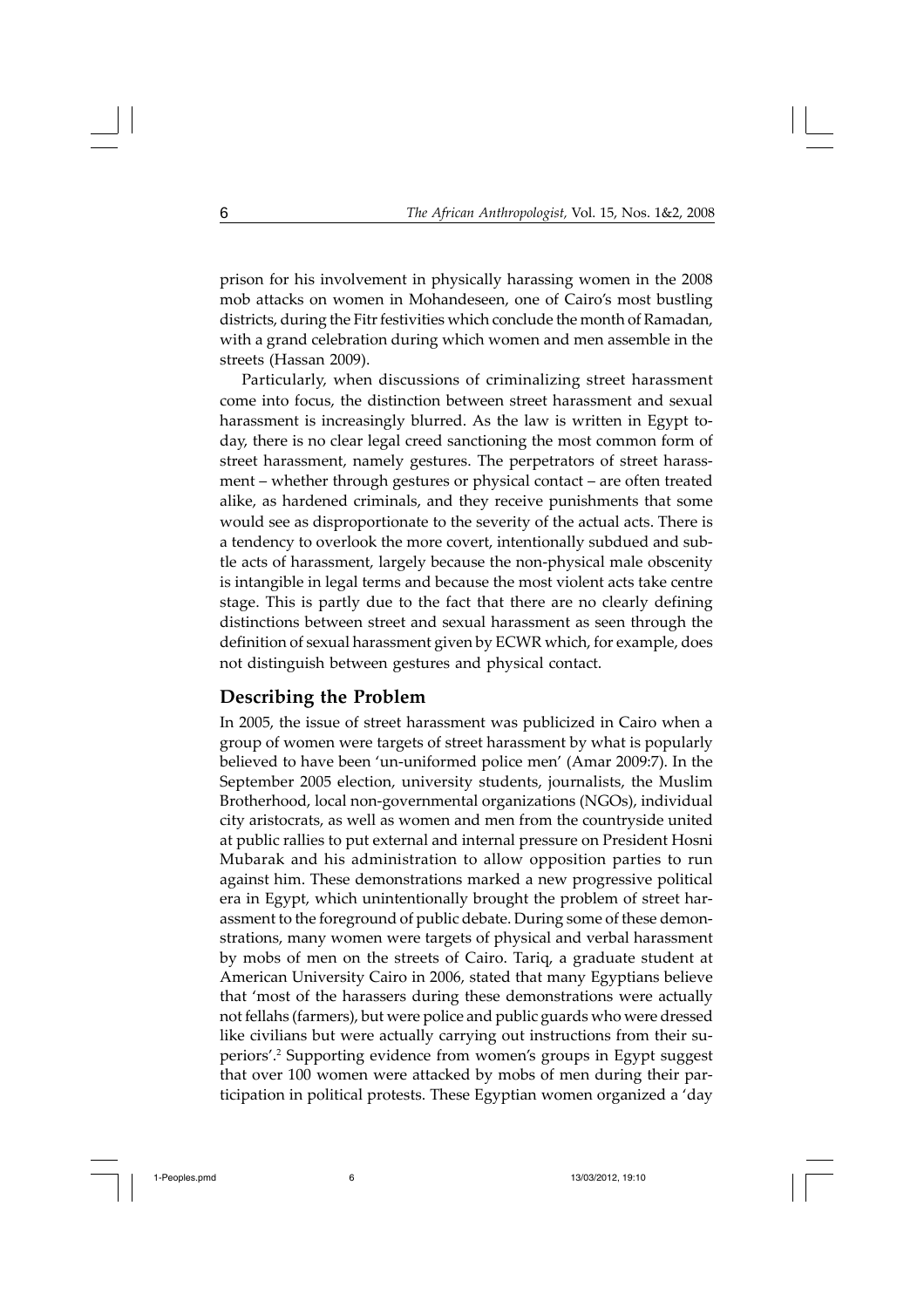of black', which was to be known as 'Black Wednesday', in order to protest against public assaults and degrading gestures by men in public.

The summer of 2005 marked the first of several occurrences which brought the issue of street harassment to the forefront of Egyptian public debate. Several other incidents were reported from 2005 to 2009. During the Eid al-Fitr celebration of 2006, a mob of men attacked women and girls in front of a movie theatre in downtown Cairo, pulling at their clothes, and making sexual gestures and comments to them. As this particular incident was caught on film by individual observers and posted on the internet, male-to-female harassment in Cairo gained national, regional, and international attention. Following these assaults, street harassment was openly discussed as a national problem and the 'Black Wednesday' movement became widespread through blogs, conferences, university seminars, newspapers and magazines, as well as national television. Another mob outburst of street harassment took place over the Fitr holidays of 2008. Some 150 men were arrested for going on a 'harassing spree' in Mohandeseen. Again, mobs of men and boys pulled at women's clothes, made sexual comments, and in some cases physically attacked women in the streets (Hassan 2009). The most recent incidents took place over the Eid al Adha celebration marking the end of the Hajj pilgrimage season in November 2009 when over 300 cases of street harassment against Egyptian women were reported (Hassan 2009). These incidents, which were widely reported in the media, spurred many discussions in Cairo, as many Egyptian men and women spoke out publicly for the first time about their experiences and demanded a response from the national government. Many Egyptians pointed out that the problem was not exclusively one of adolescent behaviour, since the majority of adult men as well as police and military officers in Cairo actively participate in street harassment.

The concerns and responses of Egyptian women and men as well as foreigners concerning the street harassment phenomenon was well documented in a comprehensive national survey carried out by the ECWR in 2008, which found that 88 per cent of those sampled attested to observing men harassing women daily (Hassan, Komsan, Shoukry 2008:11). The study also reported that 83 per cent of Egyptian women and 98 per cent of foreign women were exposed to sexual harassment on a daily basis (Hassan, Komsan, Shoukry 2008:8). The real crime was not the harassment, which is not a new activity in Cairo, but 'mob-related incidents that seem to explode at random' (Kenyon 2009:2). As mob attacks on women have increased since 2005, street harassment in Cairo has been described as a persistent phenomenon which has had a negative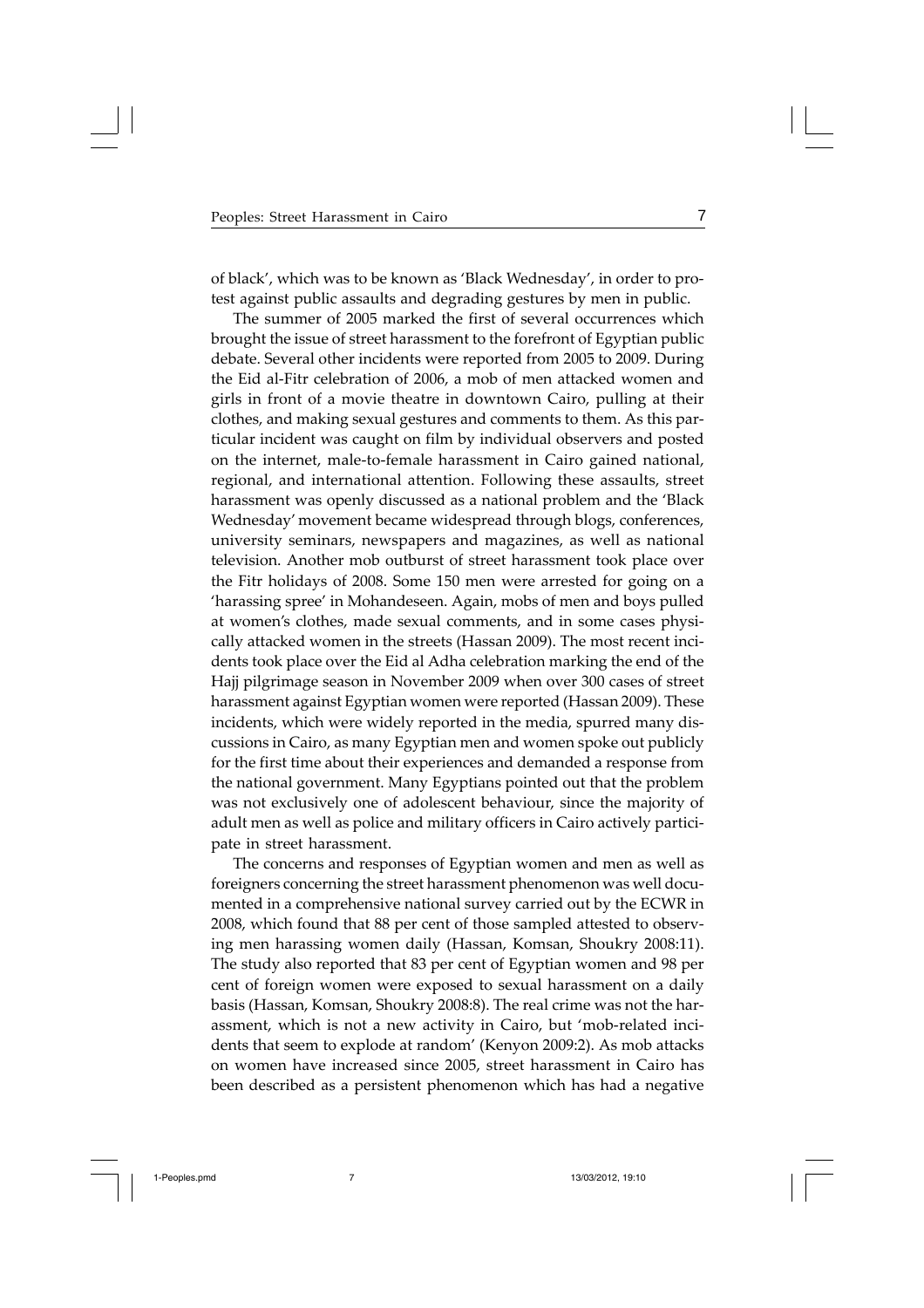impact on the general economic development of Egypt and on the tourist industry in particular (Fayed 2008). The media coverage of mob attacks, together with the ECWR study, raised awareness of street harassment and led to an explicit recognition of harassment as a growing social problem which most females in Cairo regularly experience. Due to the heightened attention garnered by the issue, the numbers of reported incidents of harassment in Cairo have increased. According to Rebecca Stephenson at the British Embassy, the 'number of sexual harassment cases reported to the embassy has tripled over the past three years, with 14 sexual assaults reported to the embassy in a 17-day period in July 2008' (Fayed 2008).

Worth noting is the non-sexualized nature of some of Cairo's harassment. Nermin, an undergraduate student at the American University, Cairo School of Social Science (2006) suggests that street harassment in Cairo is not always 'sexualized from male to female, but takes on different gendered dynamics including groups of young school girls persistently hassling other local school girls, adolescent boys teasing other boys, and even teenagers and kids harassing adults'.<sup>3</sup> Meanwhile, public figures indicate that the majority of the harassment is male-to-female with perpetrators and victims ranging between the ages of 19-24. The fact that harassment is not always a sexualized male-to-female act indicates that the problem is not limited to the ECWR's description of street harassment in Cairo as an act that displays 'masculine values and culture, found in and supported by societies where the male sex exercises harassment only to prove dominance over a female "weaker" sex' (Hassan, Komsan, Shoukry 2008:3).

#### **Contextualizing Street Harassment**

In her study of street harassment among Pakistani men in Bradford, England, Marie Macey argues that Islam is a 'key factor in Pakistani male violence in Bradford and it is used by young men as a power resource to control women and justify violence […] whether public or private' (2009:846). Macey does not distinguish between domestic violence and street harassment, nor does she define her central variable of analysis, 'harassing group behaviour' (Macey 2009:849). However, street harassment deserves to be examined separately from other forms of violence, such as domestic violence or sexual assault. As the following interviewee, Iman stated, 'men that harass women in public are [most likely] not the same ones guilty of domestic violence, and men who beat their wives at home are [most likely] not the same men standing on street corners harassing women.'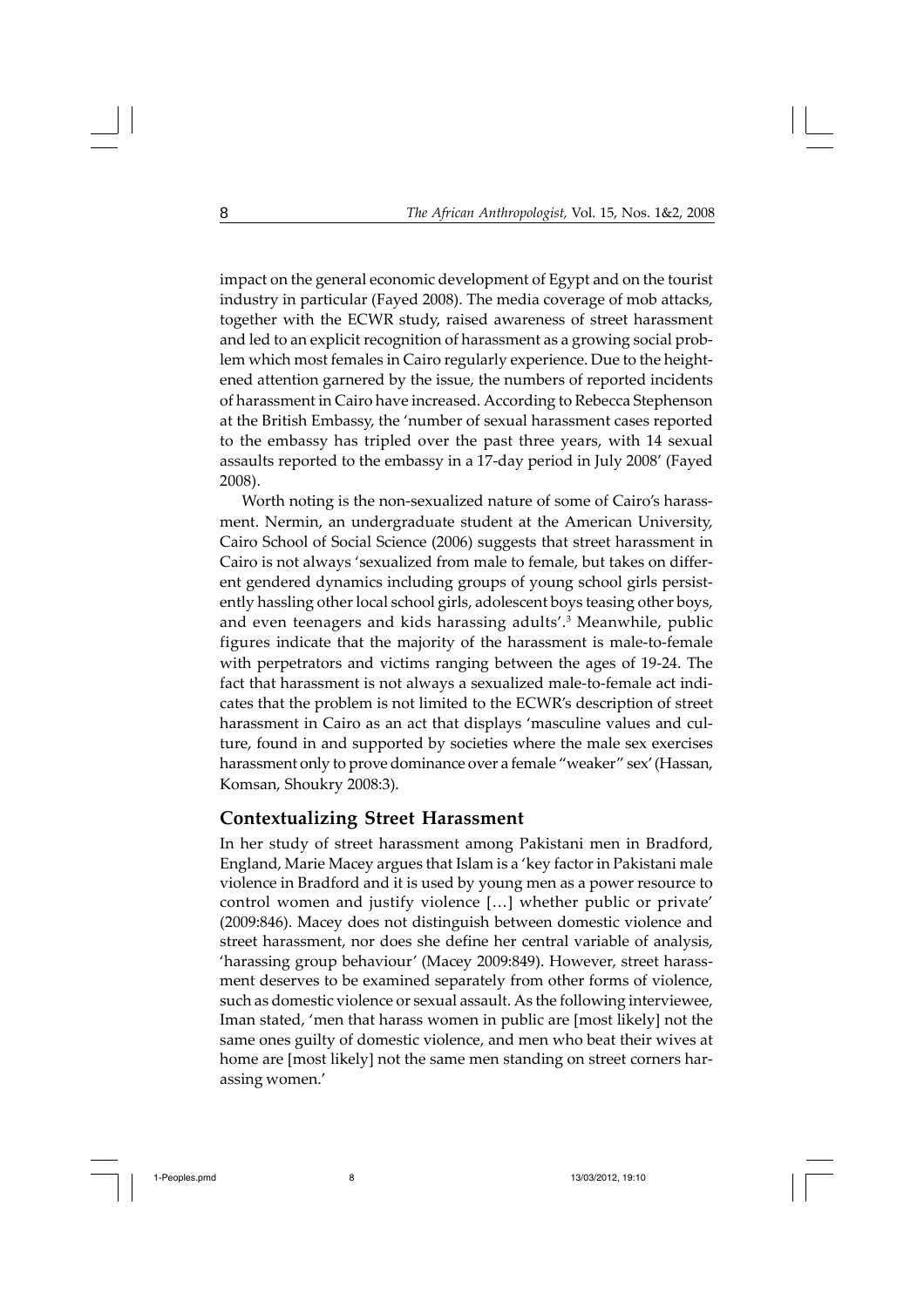Macey's essentialist framework identifies Islam as the main variable for harassing group behaviour among Pakistani men in Bradford. This approach brings attention to the question of whether street harassment reflects inherent cultural beliefs about women's inferiority within Muslim communities. Or is Macey falling into the trap of using Islam as a reduction of the problem, since her category of analysis was in fact Muslim men? According to Macey, 'Material deprivation, poor educational provision, police brutality, and institutional racism are in themselves inadequate explanations for the violence perpetrated by young Pakistani men' (2009:846). Macey's underlying assumption is that those men who harass in public carry out an activity that is transmitted between generations according to cultural beliefs, rather than produced through broader social fabrics. Such an approach isolates the perpetrators of harassment from macro-level processes in the larger society.

A common approach in anthropology is to study a particular social problem by placing it in context with national and international forces and structures, which although invisible, influence the development of a local phenomenon (El-Kholy 2002:32-33). Kareema, a 56-year-old Egyptian mother of three girls explains, 'fathers as the head of the 'traditional' Arab family did not transmit this behaviour to their sons, but what the young guys are displaying these days on the streets is connected to socioeconomic problems which (have) been developing since the 1970s, and (have) increasingly gotten worse in the past 10 years.<sup>4</sup> An argument like Kareema's does not suggest that religion has no impact on people's actions, but rather that a contextual approach should evaluate the structural conditions in the state political and economic system that may have contributed to the rise of street harassment as normalized local behaviour. Lila Abu-Lughod (1998) argues that an analysis of the relationship between women and men in the Middle East should describe the various nations' relationship to colonialism, the domestic contract between the nation and state, the various economic policies, and other major historical events or processes. The following discussion will contextualize these processes as they have worked to inadvertently modify Egyptian cultural norms.

## **Spatial Transformations in Egyptian Tradition**

In the following sections I explore some major structural transformations and their impact on the Egyptian cultural landscape under a succession of political leaders. Focusing on macro transformations helps illustrate that street harassment is symptomatic of decades of structural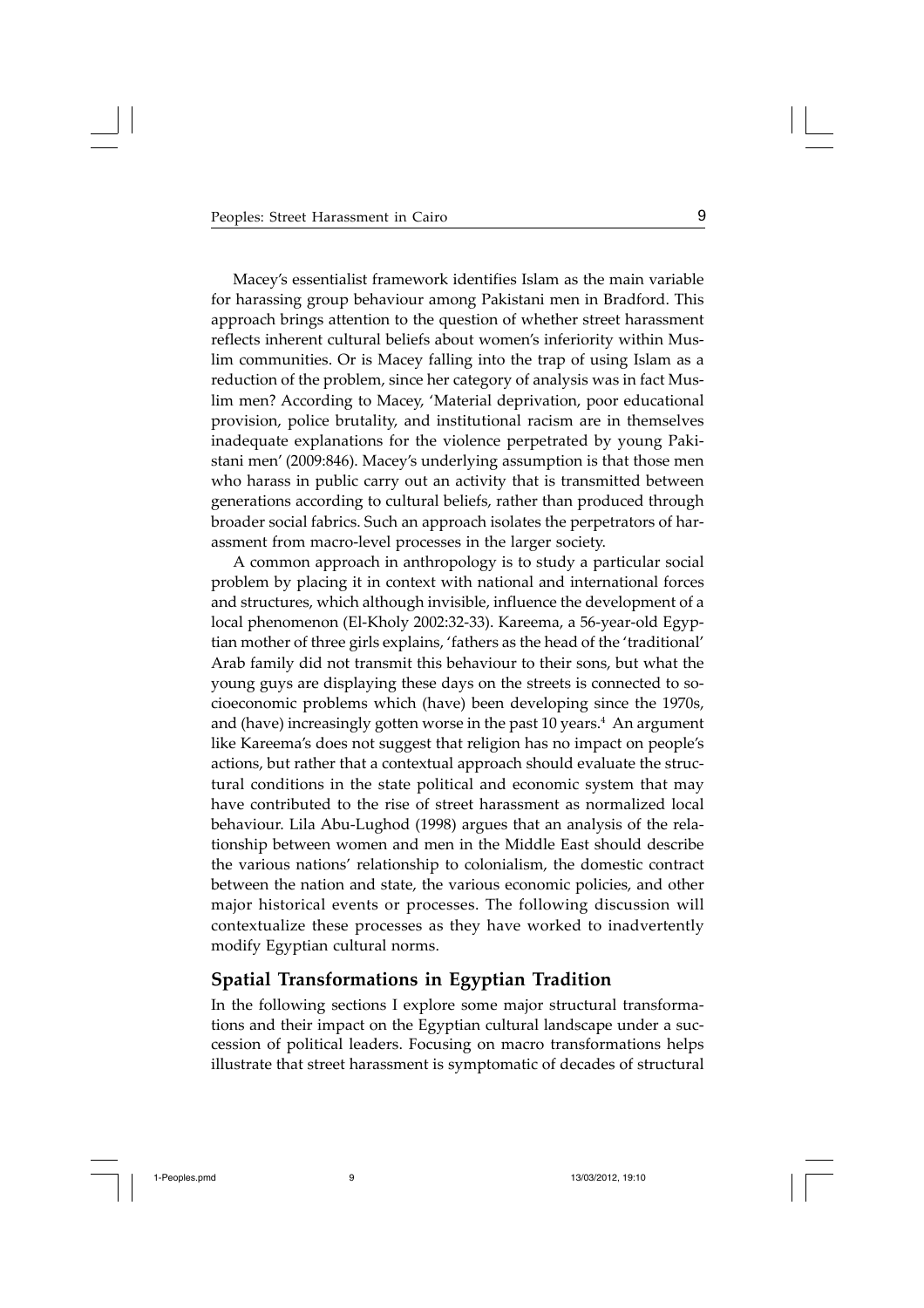and institutional changes which have resulted in a lack of masculine achievement. Here, I shall highlight the link between various coercive modernizing reforms in Egypt, beginning as early as the 19th century, challenges to the traditional Egyptian family in the 20<sup>th</sup> century leading to women's entry into the public sphere, and the development of the street harassment phenomena in the 21<sup>st</sup> century.

In  $19<sup>th</sup>$  century Egypt, the streets constituted a part of the public space where women's and children's movements were monitored and restricted by male members of the family, neighbourhood elders (men and women), as well as religious chiefs. Designed to keep privacy a main concern, the streets in Cairo were narrow with many dead ends, preventing excessive movement within and between neighbourhoods. This is still evident today, especially in Old Cairo with all its winding roads. While the main city streets were public areas where men gathered, the neighbourhood roads and back allies were part of the private domain, as women and children moved around these areas daily. One of my interviewees, Ahmed, a self-proclaimed 'feminist,' explained the traditional neighbourhood dynamics in Egypt, suggesting that 'outsiders and strange men could not enter private spaces, except for particular reasons or when they were accompanied by their wives or children. Continuities between private and public space tended to be demarcated as male or female but were also fluid and dynamic'.<sup>5</sup> In the context of Egypt, privacy does not imply the 'personal, the secret, or the individual space,' it rather connotes two core concerns, mainly the family and women (El Guindi 1999:82). For example, while the bazaars were considered a worldly place where women and men mingled and could escape the communal gaze, it nevertheless had a private character for women who were encouraged to behave modestly and protect their sanctity at all times. This improved the movement of people between public areas, including the mosques, bazaars, markets, and it also allowed for 'individuals, families, or other social groups, to separate themselves from others at various times' (El Guindi 1999:81).<sup>6</sup> In this sense, as long as women were acting in a private manner, protecting their sanctity and modesty at all times, they could be seen moving around in public areas.

During the Tazimate era, from 1839 to 1876, the Ottoman Empire adopted a set of reforms which promoted the practical introduction of some European economic principles to the Middle East. Secular ideas of citizenship, land ownership, and institutional and bureaucratic state development were central to the reforms. Such policies resulted in intensified contact and socio-political relationships between Europe, the Middle East and North Africa (Petrov 2004). As these relationships escalated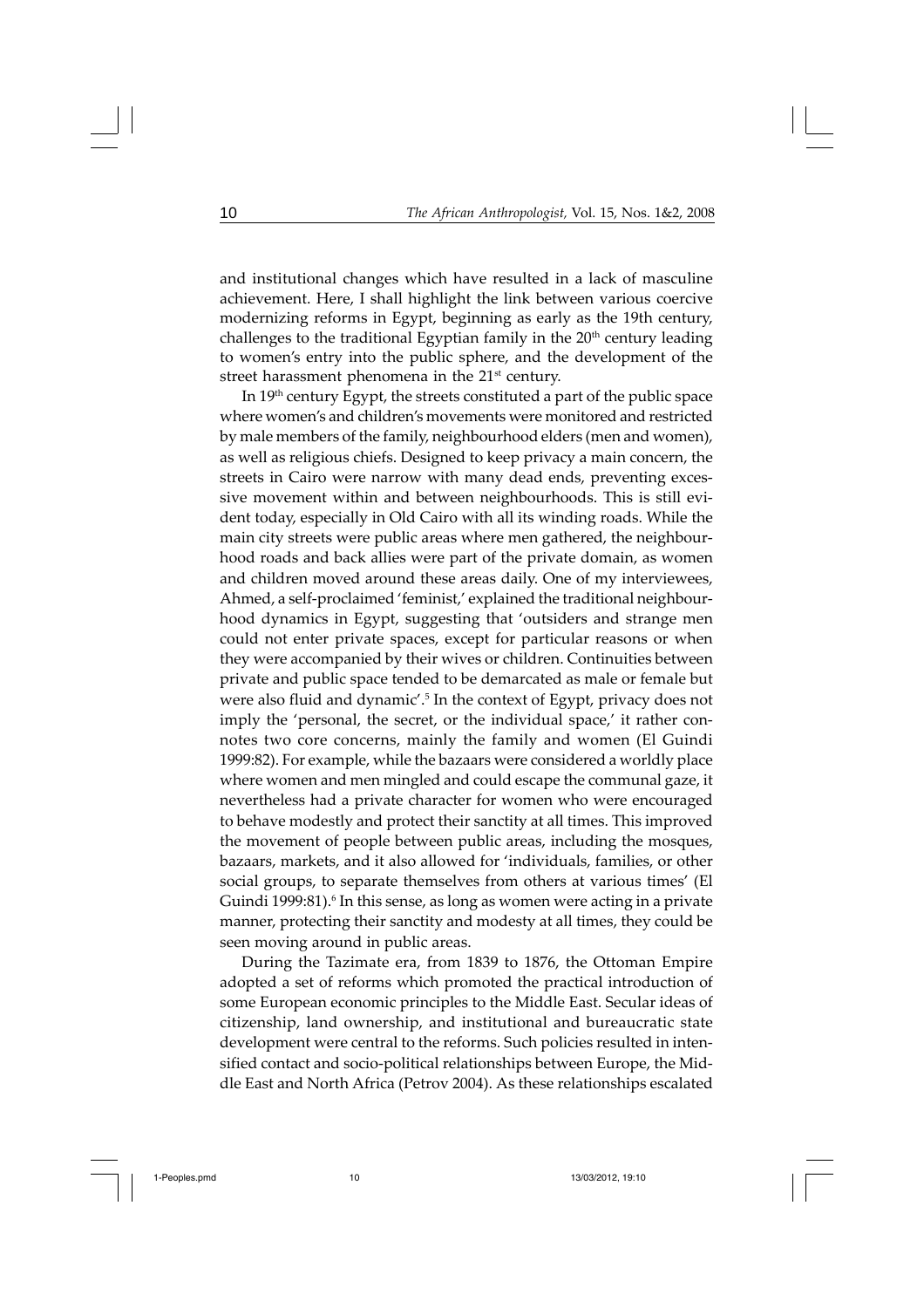to a full colonial project during the 19<sup>th</sup> century, a European understanding of space based on symmetry and order was introduced to the physical landscape of major cities in the region.

In Cairo, between 1882 and 1936, the British Empire tended to focus on transforming the physical layout of the city by reorganizing roads, building new city districts, administrative areas, large public squares, open gardens, and new Western-style neighbourhoods. By the early 20<sup>th</sup> century, English department stores and shopping districts were developed in the European districts of Cairo and new tramways were built, connecting Cairo to outer districts such as Giza. Much emphasis was put on increasing the role of the military as a means of maintaining order and organization in public space (Mitchell 1988). Many of the old streets were widened to enable troops to move through the city and reinforce regulations, organization, and the rule of law (Mitchell 1988). The military became the new way of maintaining order in the streets, which meant that there was less reliance on the traditional way of maintaining order through the delineation of space as essentially public or private, for men or for women. These transformations enabled people to have increasingly more contact, to move frequently in and between public areas, and provided the necessary physical apparatuses to bring social life outside the homes and neighbourhoods and into public areas. As the following pages explain, while there was an increase in contact between men and women on the streets and in other public areas during the 21<sup>st</sup> century, such institutions as the family were still working in traditional terms.

## **Traditional Egyptian Family Life**

In most Arab families, a particular type of patriarchy systematized the way women and men organized themselves domestically and publicly. This patriarchal system relied on constant 'bargaining' between men and women about aspects of the gender ideology. The term ideology, here, means 'an unquestioningly accepted set of ideas that takes material shape and social actions' (Spivak 1987:111). The gender ideology was one in which women were acculturated to domestic life. Most of the decisions regarding the family's internal social and financial affairs were directed and controlled by the senior matriarch of the family. The men, on the other hand, were socialized to exert authority over public affairs. This system was not premised on an innate impulse of Egyptian men to dominate women, but on a rationalized internal logic between men and women who 'resisted, accommodated, adapted, and conflicted with each other over their private and public positions, rights and responsibilities'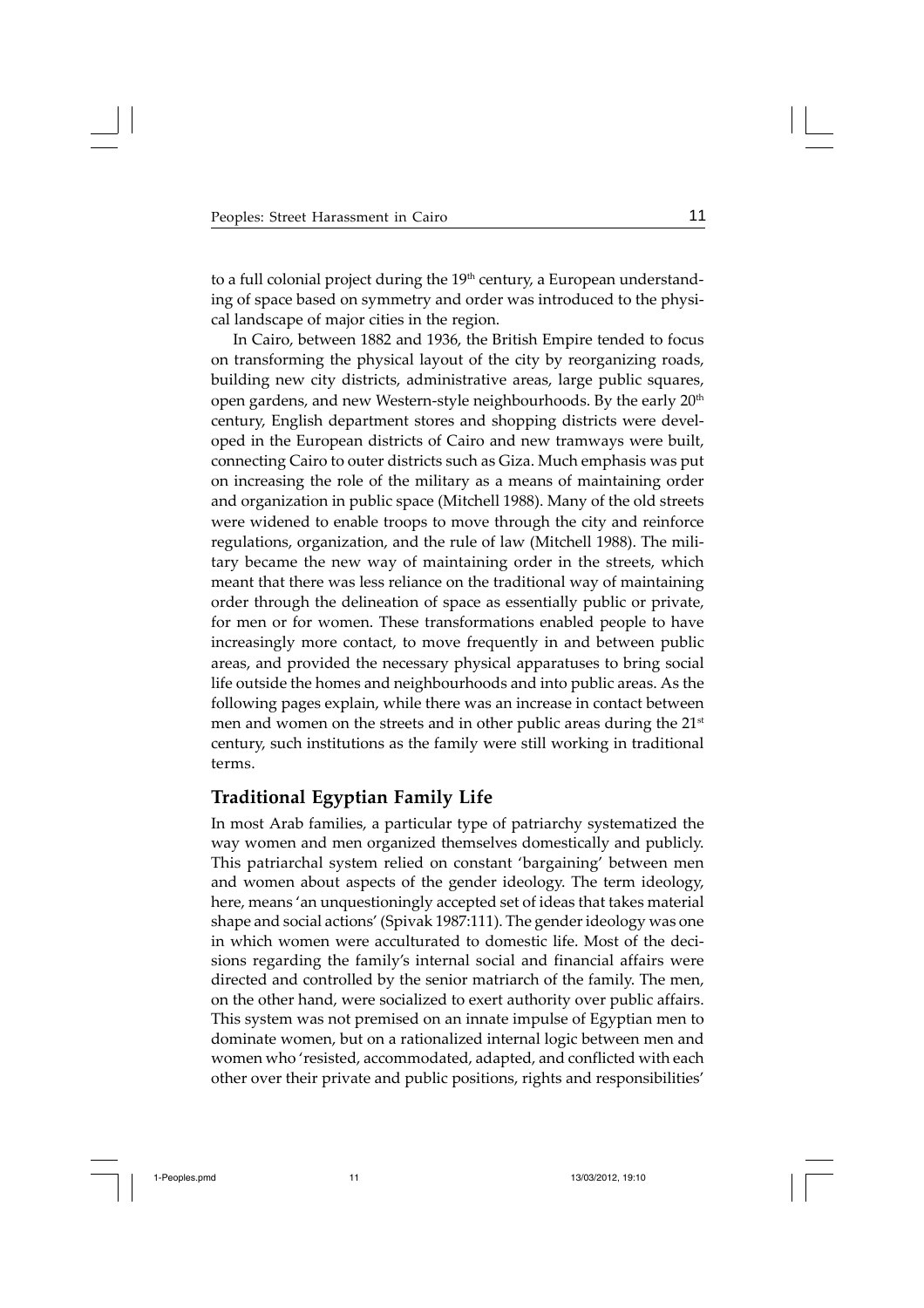(Kandiyoti 1988:285). The patriarchal system balanced out the power relationship between men and women in several ways. It offset the authority of men by the respect that women gained as matriarchs in their older age, so that both women and men experienced the power to direct the behaviour of others during their life span (Kandiyoti 1988:279). Women did not have much authority when they entered their husbands' houses as young girls but it was accepted that their influence could increase over time (Kandiyoti 1988). The patriarchal system also worked to the benefit of women, securing economic stability in their old age while men's economic protection of women further legitimized their masculine role as the head of the household.

The (inter)dependent relationship of men and women in the Middle East has been termed by Suad Joseph as 'patriarchal connectivity', a system wherein gender boundaries are fluid and dynamic rather than fixed and static (1993:452-453; 1994; 1999). Joseph argues that the process of patriarchal connectivity is an integral aspect of 'relational selving' in Arab families, where gender roles are continuously negotiated throughout one's lifetime (Suad Joseph 1994). In this sense, the 'self' emerges as a dependent actor rather than an autonomous agent. Gender roles in the Arab world are in this way transmitted both publicly and privately through familial dependence, extended kinship ties, adhering obligations, and through relational influences.

#### **Challenges to Patriarchal Connectivity**

During Gamal Abdul Nasser's presidency from 1952 to 1970, gender relations in Egypt were forced into a state of extreme transition.<sup>7</sup> In 1952, Nasser implemented a large-scale socialist project which was generally based on corporatism and centred on market intercessions through the state (Goldberg 1992). Mervat Hatem (1987) argues that significant progress in social attitudes was made under Nasser. The 1956 Constitution, for example, granted suffrage to women and, 'declared all Egyptians equal under the law and forbade discrimination on the basis of gender, racial origin, language, religion or belief' (Hatem 1987:232). The law gave women the right to vote, guaranteed jobs for all people with education irrespective of gender, granted 50 days of maternity leave, and made it illegal to fire women while on maternity leave (Hatem 1987).

Nasser's new constitutional creed sought to incorporate women and peasants into the urban districts of Cairo through education and their employment in a massive public sector. During the 1950s and 1960s, a new class of experts in fields ranging from agriculture to engineering emerged, making Cairo the 'quintessential site of rational state planning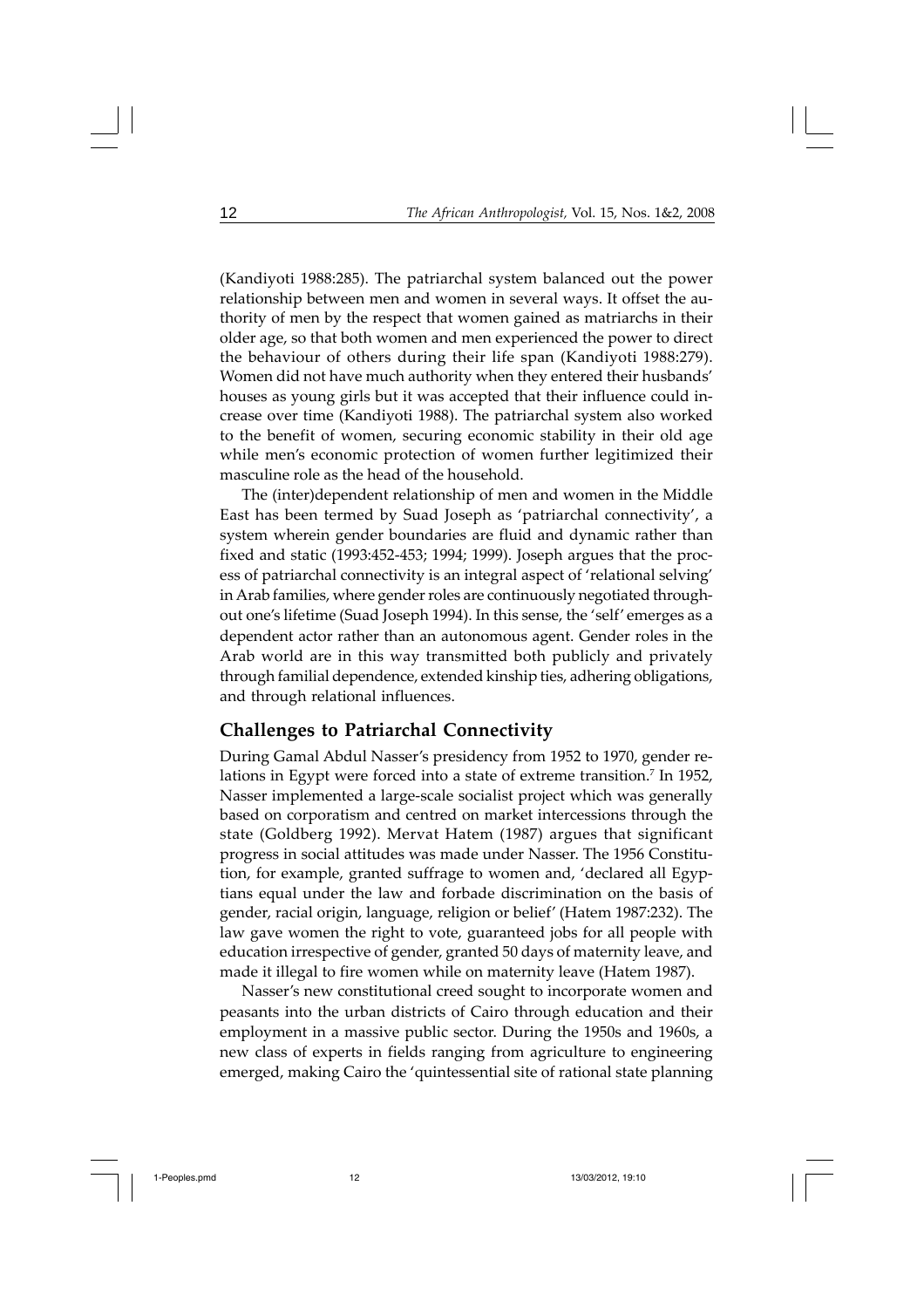and the development of modern forms of power' (El Shakry 2006:75). Women were to actively and equally participate in these new processes through training as state technocrats in areas such as primary and vocational schooling, childcare, and hygiene. The 'women question' was addressed publicly as an element in the development of a thriving modern nation, which demanded the labour of women as well as of men. According to Hatem (1987), Nasser's new policies indicated that women's role in society was to be a concern of the state rather than exclusively a family issue. This was primarily because Nasser's vision of modernity was contingent upon the economic emancipation of women.

In the 1960s, women were introduced into the work force in great numbers, something which was meant to be an expression of Egypt's commitment to progress. While the state's constitutional creed adopted secular ideals, including protecting women's right to waged labour, Shari'a laws in the area of family legislation were preserved (Kandiyoti 1991:10). The special Shari'a courts, where civil and family jurisdiction predominated during the Ottoman and colonial periods, were abolished in 1955 'when personal status matters were transferred to the jurisdiction of normal courts' (Zubaida 2005:147). However, the courts still ruled according to codes derived from the Shari'a,' especially concerning family issues. These social reforms provided women with some liberties, an indication of the state's commitment to formally moving the nation away from or beyond the customary gender liaison inside the family unit (Zubaida 2005). The state, nevertheless, refrained from changing the status quo, with respect to the pattern of male authority in public and of female power in private, by maintaining a number of traditional rules on marriage and family matters. Women were, for example, limited in their ability to initiate divorce and men were favoured for child custody in these cases (Zubaida 2005).

The general trend of the government was to increasingly counteract the traditional with the prevailing modern, while at the same time keeping the appropriate conventional symbols and rhetoric so as to legitimize the state's authority as the 'head of the national family' and 'senior patriarch' (Joseph 2000:459). For example, while Nasser made women's participation in public possible through their waged employment, he limited women's ability to mobilize in public by making feminist organizations illegal, labelling their activities as 'deviance' (Kandiyoti 1991:12). The state adopted an ambiguous approach to the 'women question' as women's entry into the public sphere was encouraged in a contradictory conjunction with the continued working of traditional patriarchal system in the private domain of the family. Consequently, with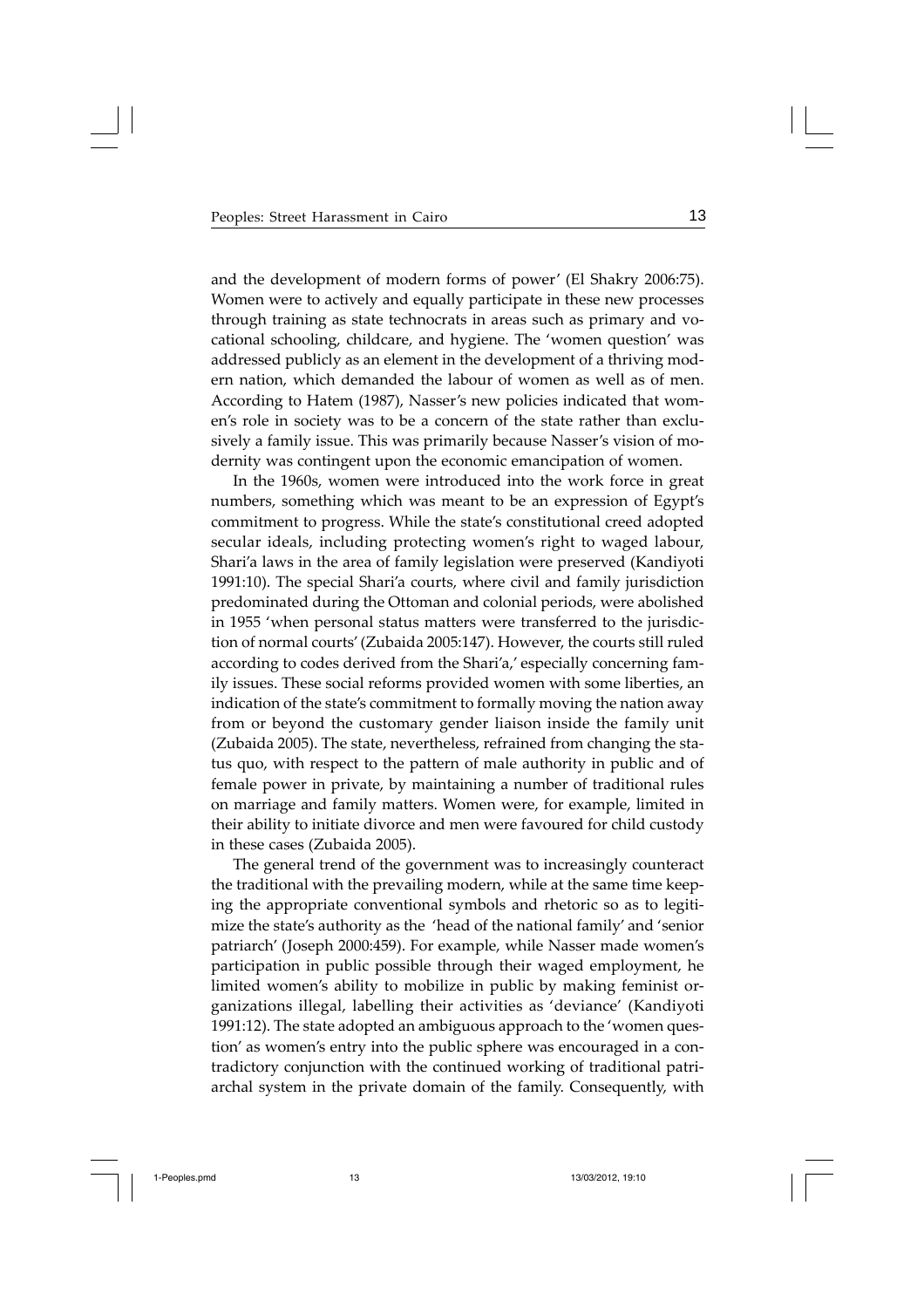the introduction of women into the work force, men and women were forced to interact and communicate with strangers outside their dynamic web of kindred connections while the patriarchal system was in contradiction with this move.

#### **The Structural Rise of Unemployment**

In one of my interviews with Ramy, a 42-year-old taxi driver in Cairo, he explained that, 'to be a man is to be successful at getting a wife and to take care of her and the family. Even if I am 35-years-old, if I don't have these things in place, I am still not a man'.<sup>8</sup> Ramy's understanding of manhood is closely related to financial success. The following section discusses how economic transitions, beginning in the 1970, have interfered with traditional understandings of manhood and masculinity in Egypt, and further elucidates how these changes have altered Cairo street culture, particularly with respect to street harassment.

In 1970, Anwar Sadat became Egypt's president. In 1974, he formally adopted his liberal economic policy, the *infitah,* and Nasser's socialist policy was officially dissolved in an attempt to diversify the Egyptian economy and increase foreign trade. The *infitah* was a public policy which meant the 'opening up' of Egypt's economy to global markets, encouragement of foreign investments, liberalization, and privatization of public sectors (Owen 1983). Sadat was committed to decreasing government subsidies on housing and food which had been a supporting structure under Nasser's socialist contract between the nation and state. In 1977, while not officially decreasing government subsidies on food and rent, the government raised the minimum wage from LE 12 to LE 18, declaring that all subsidies would be phased out within two to three years, except the subsidies on food essentials such as bread (Tucker 1978:4). A reduction in subsidies was particularly encouraged by bankers, who supported allocating more capital for commercial rather than domestic investment (Middle East Research and Information Project 1976). Imports grew from \$3.94 billion in 1975 to \$5.7 billion in 1976 (Tucker 1978:4). Most of the imported products were luxury goods such as cars, electrical appliances, and packaged produce which were mostly consumed by a small fraction of the Egyptian population who benefited from having a stake in the growing private sector.

Jacobsen (2006) argues that unemployment has become a major structural problem in developing countries as a result of the expansion of the world market economy in the 1970s. Beginning in the 1970s, men's economic productivity was being stretched so far that it was becoming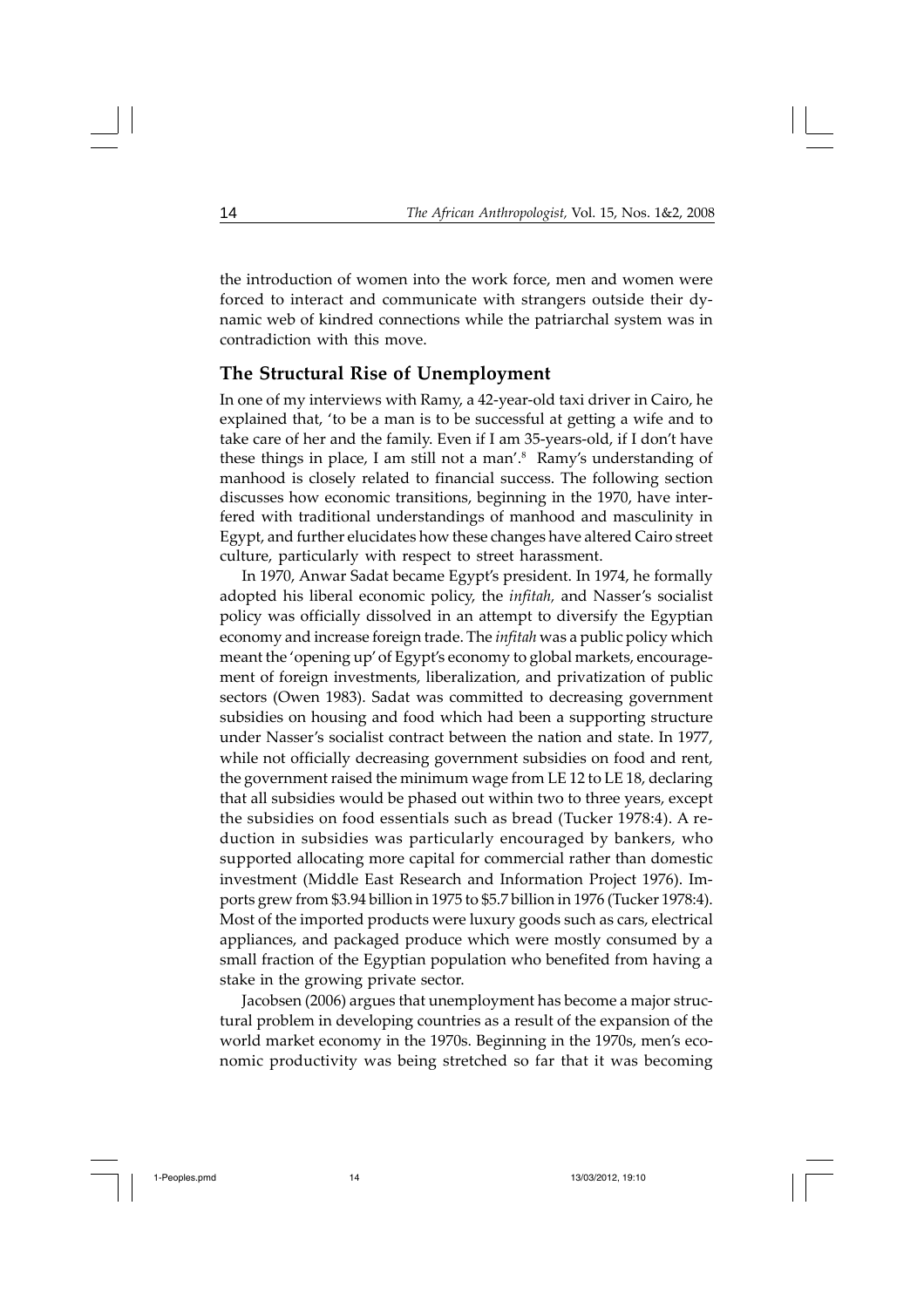difficult to fulfil traditional masculine roles, often conceptualized as something achieved through economic success. As Salim, an AUC student, candidly articulates, economic hardship could be seen as related to the rise in harassment activities. 'Let's say I make 800 LE a month (about \$150). With this money, if I want to get married, buy a nice car, an apartment, and furniture. On top of this, if I want to be able to buy a woman some gold, pay for the wedding, and give her a nice ring then this money is not enough. There are many men that find themselves in this situation; they are in their 40s and virgins. It is very frustrating for a man in this situation to see women and not be able to have one'.<sup>9</sup> Salim gives the impression that participating in street harassment is not necessarily intended to inflict physical, emotional, or psychological harm on women; rather it can be seen as an enactment of an internalized personal crisis brought about by an inability to get married within a society where marriage is a main initiation into adulthood.

Quinn (2002) defines comments and gestures that men make about women in public as 'a game of play' that men participate in for several reasons: to build masculine identities in relation to other men, to create relationships between men rather than with women, and to confess or display heterosexuality. Quinn argues that such behaviour is not always a 'case of an aggressive sexual appraising of women […] but a commotion created for the benefit of other men' (2000:393). Ahmed, another AUC student, elucidated to me on more than one occasion, along the same lines, that he does not mean any harm to women, 'but all men do this, especially if we are bored, with nothing to do'.10 In this sense, many perpetrators of harassment are participating in and rehearsing a public act that shows other men that even if they do not have jobs or are not the sole providers of the family's income (an important part of a man's gender role under the system of patriarchy), they are still men. When Kareema was asked whether she was fearful that her husband participated in harassing women when he met his friends in public areas, such as at a café, she stressed that 'these young boys, I don't think they are seriously trying to talk to the women and bring them home. They do it to show off for their friends'.<sup>11</sup> Quinn suggests, along the same lines to which Ahmed and Kareema have alluded, that it is not enough for men to just be in the company of other men, but they have to publicly participate in activities that symbolically attest to the culturally specific 'capital of masculinity'.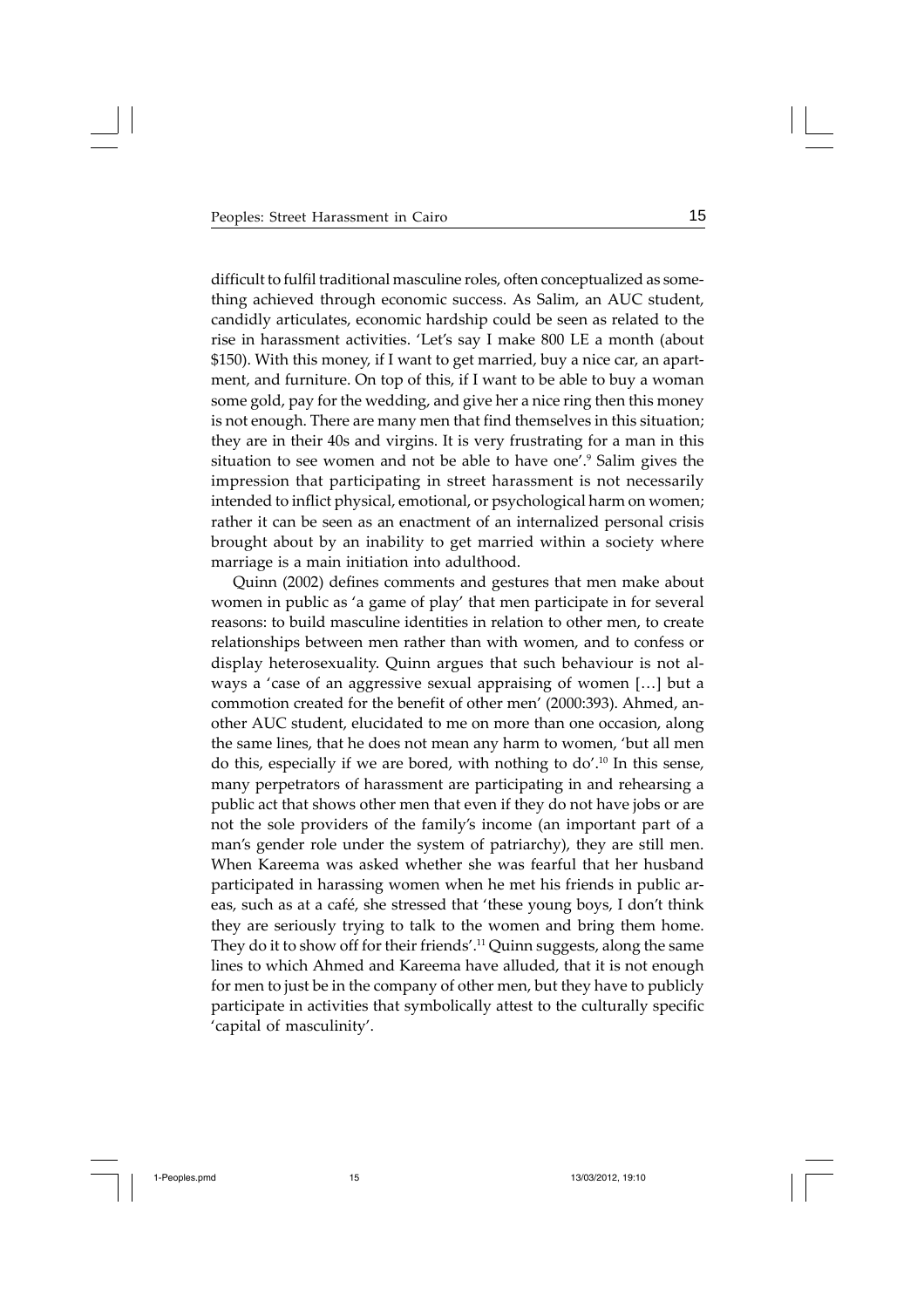#### **Masculinity in Crisis**

Under the socialist system of the 1960s, the state was supposed to provide jobs for all graduates, but the number of graduates far exceeded the actual level of recruitment (Nazih 1983:432). Faris, an interviewee who graduated in 1975, explains that the public sector was so inflated that he found it increasingly difficult to find employment. Faris was jobless between the ages of 18 and 27 and moved around Cairo tirelessly during day hours searching for 'anything that I could do for cash'.12 He confessed to having practiced gesturing and verbally harassing women during the years he was unemployed. As Faris explains, 'unemployment and low wages is Egypt's number one problem. We [men] have nothing to do, no work, so we go to the streets and sometimes we try to talk with women'.13 Faris further elaborated that 'there is a problem with men who cannot get married. Some are 20, 30, sometimes even 40-years-old and they have never had relations with women. They do not have the money for marriage because many of them do not have permanent jobs'.14 Notwithstanding that Nasser's focus on women as equals in labour, together with Sadat's liberalization of the economy, may have empowered some women in terms of their assimilation into the cash economy and in terms of their ability to work, for the majority of both women and men, these structural changes in society were often manifested internally as 'personal crises'.

As Hosni Mubarak ascended to the presidency in 1981, an estimated 25 per cent of the population suffered from unemployment (Tucker 1978:4-5; Middle East Research and Information Project 1976). By the early 1980s, finding affordable housing was a major problem for the majority of Egypt's low-income groups. There was an overlap in the low rent system which prevailed during the Nasserite era and the high rent market of the early 1980s during which Cairo witnessed a 10-15 per cent increase in the price of land (El-Kholy 2002:43). Some researchers argue that as a result of the increase in rents on newly constructed apartments during the 1980s, many low income families spent as much as 30 per cent of their income on rent (El-Kholy 2002:43). The increasing cost of housing contributed to the rising average age of marriage for both women and men, which continues to be a 'source of great anxiety and frustration, particularly in low-income neighbourhoods' (El-Kholy 2002:43). In 1988, about 34.8 per cent of the population in Cairo between the ages of 15 and 64 were officially unemployed and 70 per cent of those unemployed were men (El-Mahdi 2000:4-5). In the face of frustration for men over difficulties in achieving masculinity through work and the difficulty of establishing families, public space then becomes an important arena which allows for alternative forms of masculine affirmation.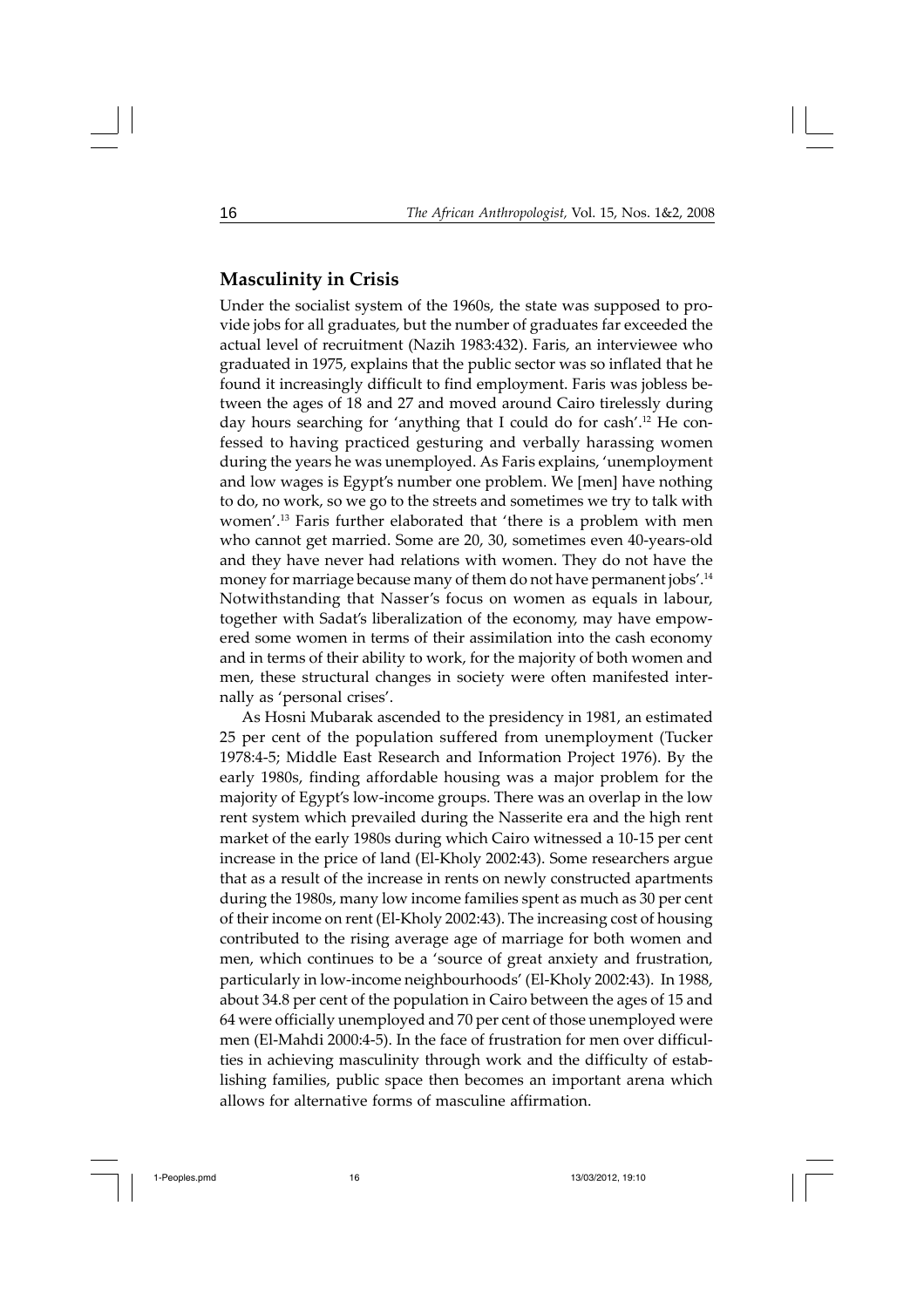An important aspect of masculinity under the system of patriarchy is the total economic protection and maintenance of women. As a result of structural changes in the economy, these have begun to decline and become increasingly unrealistic (Kandiyoti 1988:282). Many men cannot pursue education because they are forced to search for work in order to assist their families. Several interviewees mentioned that Egyptian men may feel forced to join their family business or take up their father's trade instead of pursuing an education. Poor Cairo residents cope with their shifting realities by reorganizing their resources and kin-based relationships. This type of bargain works to preserve aspects of the traditional male role as breadwinner of the family – although within the urban setting, males are experiencing a lack of capital, broadly defined here to include access to work, property, and marriage.

#### **Conclusion**

The modernization processes discussed here have had an impact on the practicality of adhering to traditionalism. However, the necessary supervision and social training needed to cope with the impact of economic and structural reforms remains absent. I have drawn attention to street harassment as a variable in analyzing the development of a modern society in Egypt. Within the context of structural changes, street harassment emerges as a problem which is internalized by an increasing number of Egyptians. Egyptians are facing a dilemma, as the state continues to enforce traditional family norms while simultaneously concentrating on economic reform and the financial emancipation and assimilation of women into the workforce (Hatem 2000). Focusing on such macro changes reveals that street harassment is a phenomenon expressive of social factors such as unemployment, changing family ideals, and economic hardships which have led to difficulties in achieving masculine desires. Despite the fact that street harassment continues to be a source of discomfort for many women in Cairo, the problem is unlikely to be solved through the criminal justice system. Women's groups such as the ECWR have initiated a Cairo-based campaign, advocating criminalization of street harassment. Research on the prevention of social crime suggests that law enforcement is a vital component of crime prevention, though criminalization may moderately deter crime, as characterizing perpetrators as 'criminals' through arrests, prosecutions, and incarcerations, may reproduce rather than avert the behaviour (Bruce and Gould 2009). Moreover, while criminalization and punishment might deter some men from harassing, such incentives do not aim to disintegrate the root of the phenomenon. This article has addressed some of the real social issues giving rise to the problem in the first place. Without addressing these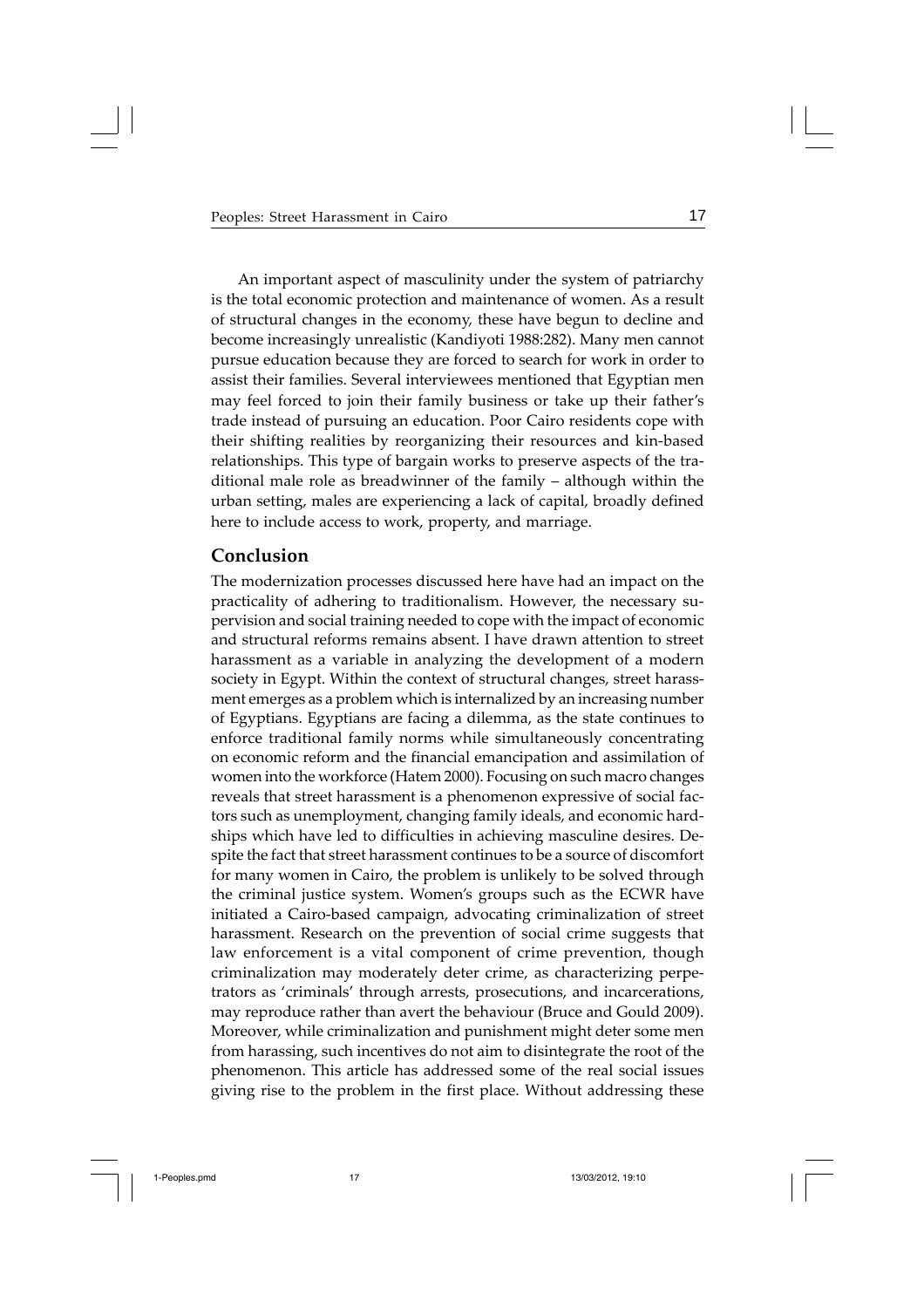societal aspects as related to street harassment, it is likely that preventive legal measures aimed at combating street harassment will prove to have minimal effect, and that the phenomenon will continue to be reproduced, escalate, and have a negative impact on Cairo's street culture. Societies such as Egypt and India are particularly vulnerable to the impact of structural transformations as the conditions for upholding patriarchy as a system for social and gendered organization can easily be disrupted by economic limitations and instability. It appears that in patriarchal societies, when male desire for economic success is denied or cannot be realized, the result in an overt expression of male-to-female street harassment in public places.

#### **Notes**

- 1. Most of the statistical data in this study derives from ECWR's 2008 study '"Clouds in Egypt's Sky" Sexual Harassment: from Verbal Harassment to Rape, a Sociological Study.' The analyses are based on personal observations, notes, and interviews.
- 2. *Peoples Personal Communication* 18 December 2009.
- 3. *Peoples Personal Interview* 14 November 2006.
- 4. *Peoples Personal Interview* 14 November 2006.
- 5. *Peoples Personal Communication* 18 December 2009.
- 6. Originally cited in Sciama 1993:87.
- 7. I intentionally omit a discussion of Nasser's influence on the Middle East in general as the focus of this essay concentrates on circumstances that are endemic to Egypt.
- 8. *Peoples Personal Communication* 19 December 2009.
- 9. *Peoples Fieldwork Notes*, December 2009.
- 10.*Peoples Personal Interview* 22 November 2006.
- 11.*Peoples Personal Interview* 14 November 2006.
- 12.*Peoples Fieldwork Notes* 2006.
- 13.*Peoples Personal Communication* 19 December 2009.
- 14.*Peoples Personal Communication* 19 December 2009.

#### **References**

- Abu-Lughod, L., ed., 1998, *Remaking Women: Feminism and Modernity in the Middle East*, Chicago: University of Chicago Press.
- Amar, P. and Singerman, D., eds., 2009, *Cairo Cosmopolitan: Politics, Culture, and Urban Space in the New Globalized Middle East,* Cairo: The American University in Cairo.
- Ayubi, N., 1996, *Overstating the Arab State: Politics and Society in the Middle East,* New York: Palgrave Macmillan.
- Azita, A., 2008, 'Review of the ECWR Seminar on Sexual Harassment and Egypt's Tourism Industry', *Surfacing* 2 (1):83-80.
- Bayat, A., 1996, 'Cairo's Poor: Dilemmas of Survival and Solidarity', *Middle East Report* 202:2-6, 12.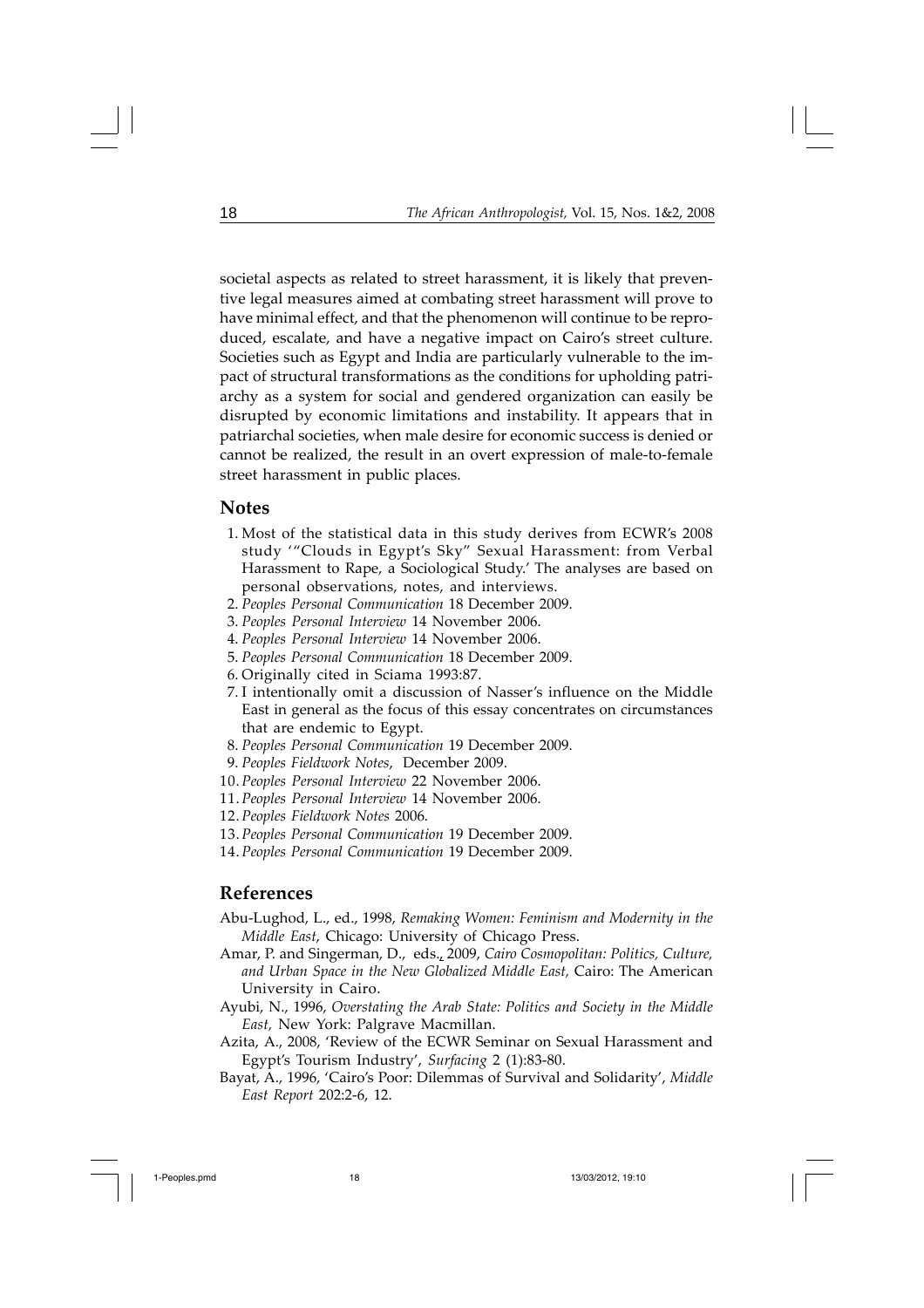- Bruce, D. and Gould, C., 2009, 'The War Against the Causes of Crime: Advocacy for Social Crime Prevention in the Face of Tougher Law Enforcement', *South African Crime* Quarterly 30.
- Center for the Study of Violence and Reconciliation (South Africa), http:/ /www.csvr.org.za/docs/crime/cq30bruce.p.
- Denis, E., 1997, 'Urban Planning and Growth in Cairo', *Middle East Report,* 27 (1) (winter), 7-12.
- Egyptian Center for Women's Rights (ECWR), http://www.mediterraneas.org/article.php3?id\_article=274.
- El-Kholy, H.A., 2002, *Defiance and Compliance: Negotiating Gender in Low-Income Cairo*, New York: Berghahn Books.
- El Guindi, F., 1999, *Veil: Modesty, Privacy and Resistance,* Oxford; New York: Berg.
- El-Mahdi, A., 2003, 'GPN Global Labor Market Database: Egypt', *Global Policy Network,* http://www.GlobalPolicyNetwork.org.
- Fayed, S., 2008, 'Female Tourists Face Sexual Harassment', *Business Monthly*, October 9.
- Gangoli, G., 2009, 'Indian Feminisms: Issues of Sexuality and Representation', in K. Moti Gokulsing and Wimal Dissanayake, eds., *Popular Culture in a Globalized India,* New Delhi: Taylor & Francis.
- Gangoli, G., 2007, *Indian Feminisms: Law, Patriarchies and Violence in India.* London: Ashgate Publishing, Ltd.
- Hassan, A., 2009, 'Egypt: Sexual Harassment Becoming a Feast Tradition?', *Los Angeles Times*, December 1.
- Hassan, R., Komsan N. and Shoukry, A., 2008, '"Clouds in Egypt's Sky:" Sexual Harassment from Verbal Harassment to Rape', Cairo: Egyptian Centre for Women's Rights (ECWR).
- Hatem, M., 2000, 'The Pitfalls of the Nationalist Discourses on Citizenship Rights in Egypt', in Souad Joseph, *Gender and Citizenship in the Middle East,* ed., pp. 33-57, Syracuse: Syracuse University Press.
- Hatem, M., 1992, 'Economic and Political Liberation in Egypt and the Demise of State Feminism', *International Journal of Middle East Studies,* 24 (2): 231-251.
- Jacobsen, J., 2006, 'Men's Issues in Development' in Bannon, I. and M. Correia, eds., *The Other Half of Gender: Men's Issues in Development*, (eds.). Washington DC: World Bank.
- Joseph, S., 1999, *Intimate Selving in Arab Families: Gender, Self, and Identity,* Syracuse: Syracuse University Press.
- Joseph, S., 1994, 'Brother/Sister Relationship: Connectivity, Love, and Power in the Reproduction of Arab Patriarchy', *American Ethnologist* 21 (1): 50-73.
- Joseph, S., 1993, 'Connectivity and Patriarchy among Urban Working-Class Arab Families in Lebanon', *Ethos* 21 (4): 452-484.
- Johnson, A., 2009, 'Egypt Fighting Sexual Harassment', *LexisNexis,* February 9.